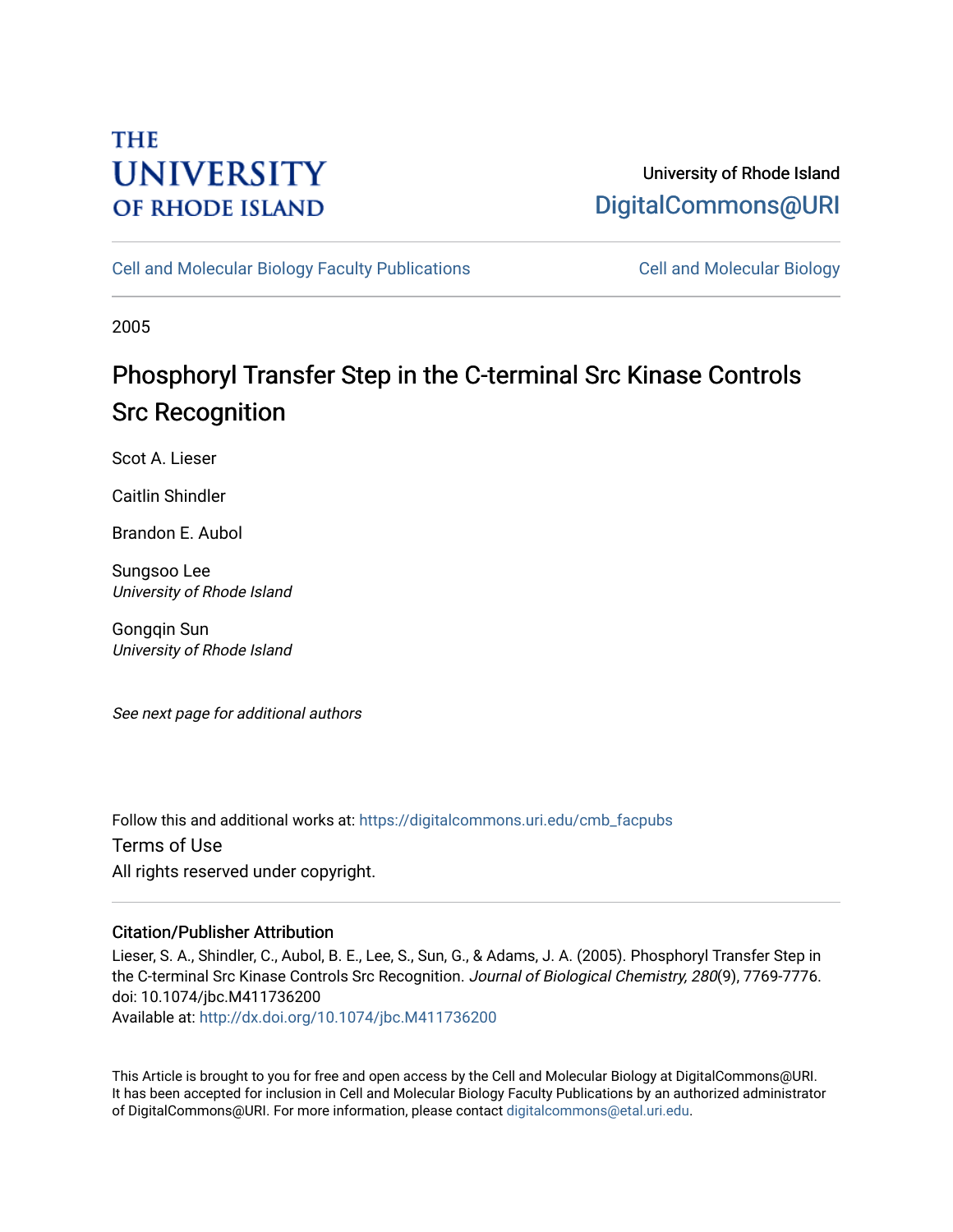## Authors

Scot A. Lieser, Caitlin Shindler, Brandon E. Aubol, Sungsoo Lee, Gongqin Sun, and Joseph A. Adams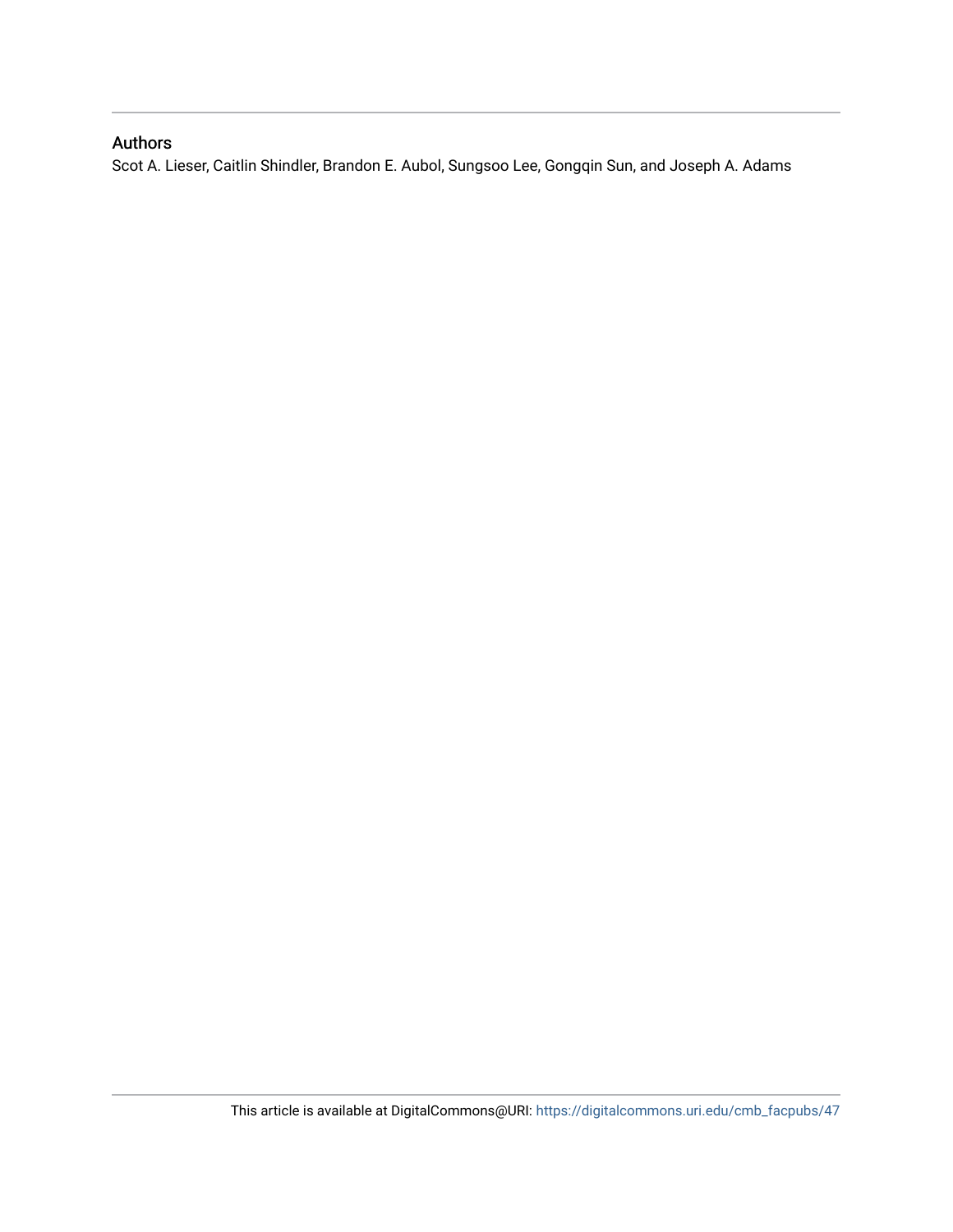## **Phosphoryl Transfer Step in the C-terminal Src Kinase Controls Src Recognition\***

Received for publication, October 15, 2004, and in revised form, December 9, 2004 Published, JBC Papers in Press, December 28, 2004, DOI 10.1074/jbc. M411736200

#### **Scot A. Lieser‡\*\*, Caitlin Shindler§, Brandon E. Aubol‡¶, Sungsoo Lee, Gongqin Sun, and Joseph A. Adams§‡‡**

*From the* §*Department of Pharmacology, University of California at San Diego, La Jolla, California 92093-0728,* ‡*Department of Chemistry & Biochemistry, University of California at San Diego, La Jolla, California 92093-0728, and Department of Cell and Molecular Biology, University of Rhode Island, Kingston, Rhode Island 02881*

**All members of the Src family of nonreceptor protein tyrosine kinases are phosphorylated and subsequently down-regulated by the C-terminal Src kinase, Csk. Although the recognition of Src protein substrates is essential for a diverse set of signaling events linked to cellular growth and differentiation, the factors controlling this critical protein-protein interaction are not well known. To understand how Csk recognizes Src, the chemical/physical events that modulate apparent substrate affinity and turnover were investigated. Src is phosphorylated in a biphasic manner in rapid quench flow experiments, suggesting that the phosphoryl transfer step is fast and highly favorable and does not limit overall turnover. As opposed to other kinase-substrate pairs, turnover is not limited by the physical release of ADP based on stopped-flow fluorescence and catalytic trapping experiments, suggesting that other steps con**trol net phosphorylation. The  $K_d$  for Src is considerably **larger than the** *Km* **based on single turnover kinetic and equilibrium sedimentation experiments. Taken together, the data are consistent with a mechanism whereby Csk achieves a low** *Km* **for the substrate Src, not by stabilizing protein-protein interactions but rather by facilitating a fast phosphoryl transfer step. In this manner, the phosphoryl transfer step functions as a chemical clamp facilitating substrate recognition.**

Src family nonreceptor protein tyrosine kinases regulate many essential processes involved in cellular growth and differentiation. All of the Src enzymes are distinguished by a characteristic arrangement of catalytic and noncatalytic domains. The tyrosine kinase domain of Src is flanked on the N-terminal end by two adaptor domains, the  $SH2<sup>1</sup>$  and  $SH3$ domains. The regulation of the catalytic activity of Src has been widely studied, and it is now clear that a ubiquitously expressed nonreceptor protein tyrosine kinase, the C-terminal Src kinase (Csk), serves as the principal effector (1, 2). Csk phosphorylates a single residue in the C-terminal tail of Src (Tyr-527), an event that down-regulates catalytic activity. Xray studies demonstrate that the phosphorylated tail of Src interacts with the SH2 domain, inducing a "closed" conformation of the enzyme (3–5). Curiously, although C-terminal phosphorylation causes dramatic effects on the activity of Src, it is still unclear how this intramolecular interaction influences the active site. Whereas Csk shares the same configuration of homologous SH2, SH3, and catalytic domains, it lacks a Cterminal tail sequence and is not regulated in the same manner as Src. X-ray data indicate that the SH2 domain in Csk docks to the small lobe of the kinase domain rather than to the large lobe as in Src (6). These differences in topology also lead to different roles for the SH2 domain. Although the SH2 domain in Src is associated with catalytic repression, this domain enhances catalysis by approximately two orders of magnitude in Csk (7).

Information transfer in the cell involves many different protein kinases, adaptor/scaffolding proteins, and subcellular structures that function cooperatively in large signaling complexes (8, 9). Therefore, investigations into protein-protein interactions are necessary for understanding how these sophisticated networks provide communication over defined spatial constraints. Whereas the biomolecular interaction between protein kinases and their target substrates is fundamentally important in understanding communication cascades, there is currently no three-dimensional structure of a kinase with a full-length protein substrate bound. Such a structure would be useful for determining how protein kinases use residue contacts both in and outside the active site to bind and phosphorylate proteins. Although high resolution x-ray structural data are not yet available, other studies have suggested that regions outside the active site play an important role in substrate recognition. For example, deletion analyses reveal that the interaction of Src with Csk relies only on residues within the Src kinase domain, suggesting that the SH2 and SH3 domains do not provide a binding surface for Csk (10). On the other hand, detailed mutagenesis studies have shown that several residues in helix  $\alpha$ D of the Csk kinase domain offer critical binding determinants for Src recognition (11).

Csk efficiently phosphorylates the C terminus of Src, displaying a reported  $K_m$  of 1–5  $\mu$ M (10–12). Comparatively, a 20-residue peptide based on the C-terminal tail of Src is very poorly phosphorylated with a  $K_m$  value that is  $\sim$ 100-fold larger than that for the full-length protein substrate (13). Such observations suggest that docking regions beyond the perimeter of the Csk active site, such as those in helix  $\alpha D$ , assist in the recognition of physiological protein substrates (11). Whereas

<sup>\*</sup> This work was supported by National Institutes of Health Grants GM 68168 (to J. A. A.) and 1P20 RR16457 and American Cancer Society Grant RSG-04-247-01-CDD (to G. S.). The costs of publication of this article were defrayed in part by the payment of page charges. This article must therefore be hereby marked "*advertisement*" in accordance with 18 U.S.C. Section 1734 solely to indicate this fact.

<sup>¶</sup> Supported by National Institutes of Health Training Grant GM 07752.

<sup>\*\*</sup> Supported by the Heme training grant.

<sup>‡‡</sup> To whom correspondence should be addressed. Tel.: 858-822-3360;

 $<sup>1</sup>$  The abbreviations used are: SH2, Src homology-2; SH3, Src homol-</sup> ogy-3; Csk, C-terminal Src kinase; kdSrc, kinase-defective Src; MANT-ADP, ADP with *N*-methylanthraniloyl group attached to ribose ring; MANT-ATP, ATP with *N*-methylanthraniloyl group attached to ribose ring; MOPS, 3-(*N*-morpholino)propanesulfonic acid; AMPPNP,  $5'$ -adenylyl- $\beta, \gamma$ -imidodiphosphate.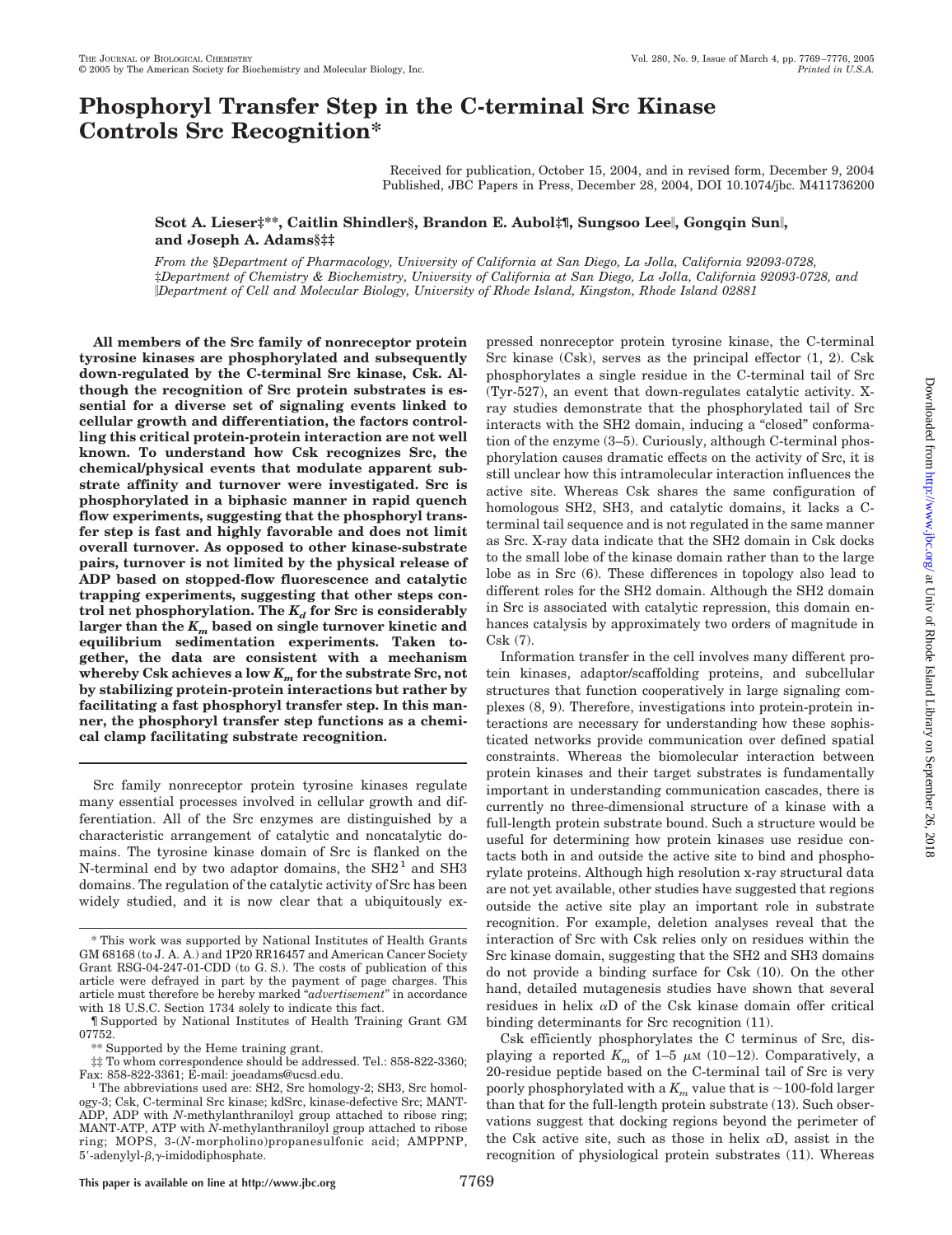some structural evidence has been uncovered in several cases (14, 15), what still remains unclear is how these docking regions promote low  $K_m$  values relative to peptide substrates. Previously, we showed that the yeast protein kinase Sky1p efficiently phosphorylates the RNA carrier protein, Npl3, in yeast using a chemical clamping mechanism (16). In this mechanism, the added recognition sites offered by the protein substrate are used to facilitate a rapid and highly favorable phosphoryl transfer step rather than selectively promote high affinity protein-protein interactions. This chemical step then serves to lower the  $K_m$  well below the  $K_d$  by prompting the conversion of substrate bound molecules to product. The avoidance of high affinity protein-protein interactions also optimizes substrate turnover by facilitating product release.

Could chemical clamping provide a general mechanism for substrate recognition within the protein kinase family? To examine this intriguing possibility, we studied the phosphorylation of Src by its principal regulator, Csk. Using fast-mixing techniques (rapid quench and stopped-flow fluorescence), we identified several key steps in the phosphorylation mechanism. Based on pre-steady-state and single turnover kinetic experiments, Csk phosphorylates Src using a pathway that is not limited by the direct transfer of the  $\gamma$  phosphate of ATP to the C terminus. The observation of fast ADP release in trapping experiments suggests that slow conformational changes may limit overall Src turnover. Through the identification of the phosphoryl transfer step, a lower limit on the real thermodynamic affinity  $(K_d)$  of Src and Csk could be established. The data indicate that the  $K_m$  for Src is considerably lower than the  $K_d$  because of the rapid phosphoryl transfer step. Csk does not utilize high affinity interactions that may be afforded through docking regions to stabilize the enzyme-substrate complex. Rather, the enzyme efficiently recognizes Src by utilizing these docking regions for the stabilization of the phosphoryl transfer step, a key hallmark of the chemical clamping mechanism.

#### EXPERIMENTAL PROCEDURES

*Materials*—ATP, ADP, MOPS, MgCl<sub>2</sub>, KCl, acetic acid, DE52 resin, and liquid scintillant were obtained from Fisher Scientific. Mant-ATP and Mant-ADP were purchased from Molecular Probes.  $[\gamma^{32}P]ATP$  was obtained from PerkinElmer Life Sciences.

*Protein Purification—*Full-length human Csk with a polyhistidine tag attached to the C terminus was expressed in *Escherichia coli* strain BL21(DE3) and purified with a  $Ni<sup>2+</sup>$ -agarose column according to a previously published procedure (17). A mutant form of chicken Src lacking the first 82 residues and possessing a lysine-to-methionine substitution at position 295 (kdSrc) was coexpressed with GroEL/ES chaperonin proteins in *E. coli* strain BL21(DE3) and purified using a  $Ni<sup>2+</sup>$ -agarose column according to a previously published procedure (11). Csk and kdSrc were determined to be pure by 12% SDS-PAGE. Csk concentrations were determined by the method of Gill and von Hippel (18). The concentration of kdSrc was determined by complete turnover experiments using catalytic amounts of Csk and excess  $[{}^{32}P]$ ATP. Both Csk and kdSrc were stored at  $-80$  °C in 10 mm Tris, pH 8, 100 mM KCl, and 1 mM dithiothreitol.

*Steady-state Kinetic Assays—*Steady-state kinetic assays for Csk were determined using kdSrc as a substrate in the presence of 100 mM MOPS, pH 7.0, 100 mm KCl, 10 mm free  $Mg^{2+}$ , and 0.5 mm [ $\gamma$ <sup>-32</sup>P]ATP  $(400-600 \text{ cm } \text{pmol}^{-1})$ . Assays were typically initiated by the addition of Csk to a mixture of kdSrc, MgCl<sub>2</sub>, and ATP at 25 °C. The reaction mixtures (20  $\mu$ ) were quenched with 30% acetic acid (180  $\mu$ ). A portion of each reaction (180  $\mu$ ) then was applied to DE 52 columns (3 ml of resin) and washed with 5 ml of 30% acetic acid. The collected flowthough containing phosphorylated substrate then was counted on the <sup>32</sup>P channel in liquid scintillant. Control experiments were performed to determine the background phosphorylation (*i.e.* phosphorylation of kdSrc in the presence of quench). The specific activity of  $[\gamma^{32}P]ATP$  was determined by measuring the total counts of the reaction mixture. The time-dependent concentration of phosphorylated kdSrc then was determined by considering the total counts per minute of the flow-though, the specific activity of the reaction mixture, and the background phosphorylation. For steady-state kinetic measurements, product formation

was linear with time and  $< 5\%$  substrate was converted to product.

*Rapid Quench Flow Kinetic Assays—*The phosphorylation of kdSrc was monitored using a KinTek Corporation quench flow apparatus model RGF-3 following a previously published procedure (16). Rapid quench flow experiments were typically executed by loading equal volumes of Csk and  $MgCl<sub>2</sub>$  into one sample loop and kdSrc, [ $\gamma$ -<sup>32</sup>P]ATP  $(300-700 \text{ rpm pmol}^{-1})$ , and  $\text{MgCl}_2$  into the other loop in 100 mm MOPS, 100 mM KCl, pH 7. The reactions were quenched using 30% acetic acid, and phosphoproduct was separated from unreacted [32P]ATP using the column separation assay. Control experiments were performed to determine the background phosphorylation (*i.e.* phosphorylation of substrate in the presence of quench) using previously published protocols (16). The time-dependent concentration of phosphoproduct then was determined by considering the total counts per minute of the flowthough, the specific activity of the reaction mixture, and the background phosphorylation.

*Stopped-flow Fluorescence Experiments—*All of the transient-state fluorescence studies were performed using an Applied Photophysics stopped-flow spectrometer. In the trapping experiments, Csk and ADP were preequilibrated in one 2.5-ml syringe and then mixed in a 1:1 ratio with Mant-ADP in the second 2.5-ml syringe. In the association experiments, Csk in one 2.5-ml syringe was mixed with Mant-ATP in the second 2.5-ml syringe. All of the experiments were performed at 25 °C in 100 mM MOPS, pH 7, 100 mM KCl in the presence of 10 mM free  $Mg^{2+}$ in both syringes. Fluorescence changes were monitored using an excitation wavelength of 290 nm and a 410-nm cut-on filter fitted between the cell and the photomultiplier tube. For data analysis, the average of 5–15 individual traces was recorded and the data were fit to double exponential functions.

*Analytical Ultracentrifugation Experiments—*The analytical ultracentrifugation experiments were performed with a Beckman Optima XL-I instrument using an An60Ti rotor. Both Csk and kdSrc, dialyzed in 100 mM MOPS, pH 7, 100 mM KCl, 1 mM dithiothreitol were run at a concentration of 5  $\mu$ M. The mixture of Csk and kdSrc was run at equimolar concentrations of  $5 \mu$ M. Absorbance changes as a function of radial position were measured at a rotor speed of 20,000 at 25 °C. Equilibrium was reached after 12 h at this rotor speed. The data were then analyzed using the Origin software package provided by Beckman. The program Sednterp (19) was used to calculate the partial specific volumes and solvent densities of both proteins based on their amino acid sequences.

*Kinetic Data Analysis—*The initial velocity *versus* substrate concentration data were fit to the Michaelis-Menten equation to obtain  $k_{\text{cat}}$ and *Km* values for kdSrc. The production of phospho-kdSrc in the rapid quench flow experiments was fit to Equation 1,

$$
[P] = \alpha \times [1 - \exp(-k_b t)] + L \times t \tag{Eq. 1}
$$

where [P] is the concentration of phospho-kdSrc,  $\alpha$  is the amplitude of the "burst" phase,  $k<sub>b</sub>$  is the burst phase rate constant, *L* is the linear rate constant, and *t* is time.

#### RESULTS

*Steady-state Kinetic Parameters—*For the kinetic studies in this paper, a mutant form of Src (K295M) was used as a substrate for Csk rather than the wild-type enzyme. This protein substrate (kdSrc) possesses no catalytic activity and thus cannot undergo autophosphorylation at the C-terminal tyrosine (Tyr-527) (11). The phosphorylation of kdSrc by Csk was monitored under steady-state reaction conditions by the addition of Csk  $(0.05 \mu M)$  to a mixture of  $[{}^{32}P]ATP$   $(0.5 \text{ mm})$ , 10 mm free Mg<sup>2+</sup>, and varying amounts of kdSrc  $(1-10 \mu M)$ . These mixtures then were allowed to react for 1–3 min and quenched with acetic acid, and the phosphorylated product was separated from unreacted  $[{}^{32}P]ATP$  using the DE52 column assay. Quantitative recovery of phospho-kdSrc from this column was verified by a separate autoradiographic PAGE assay (data not shown). Plots of initial velocity *versus* total Src concentration provide a  $k_{\mathrm{cat}}$  of 0.2  $\pm$  0.05  $\mathrm{s}^{-1}$  and a  $K_m$  of 5  $\pm$  1  $\mu$ m. Although the  $K_m$  value is similar to previous literature reports using kdSrc, the  $k_{\text{cat}}$  is  $\sim$ 4-fold lower (10, 11). The latter difference may be because of the differences in buffer components, pH, salt, and temperature between these assays and those published elsewhere (10, 11).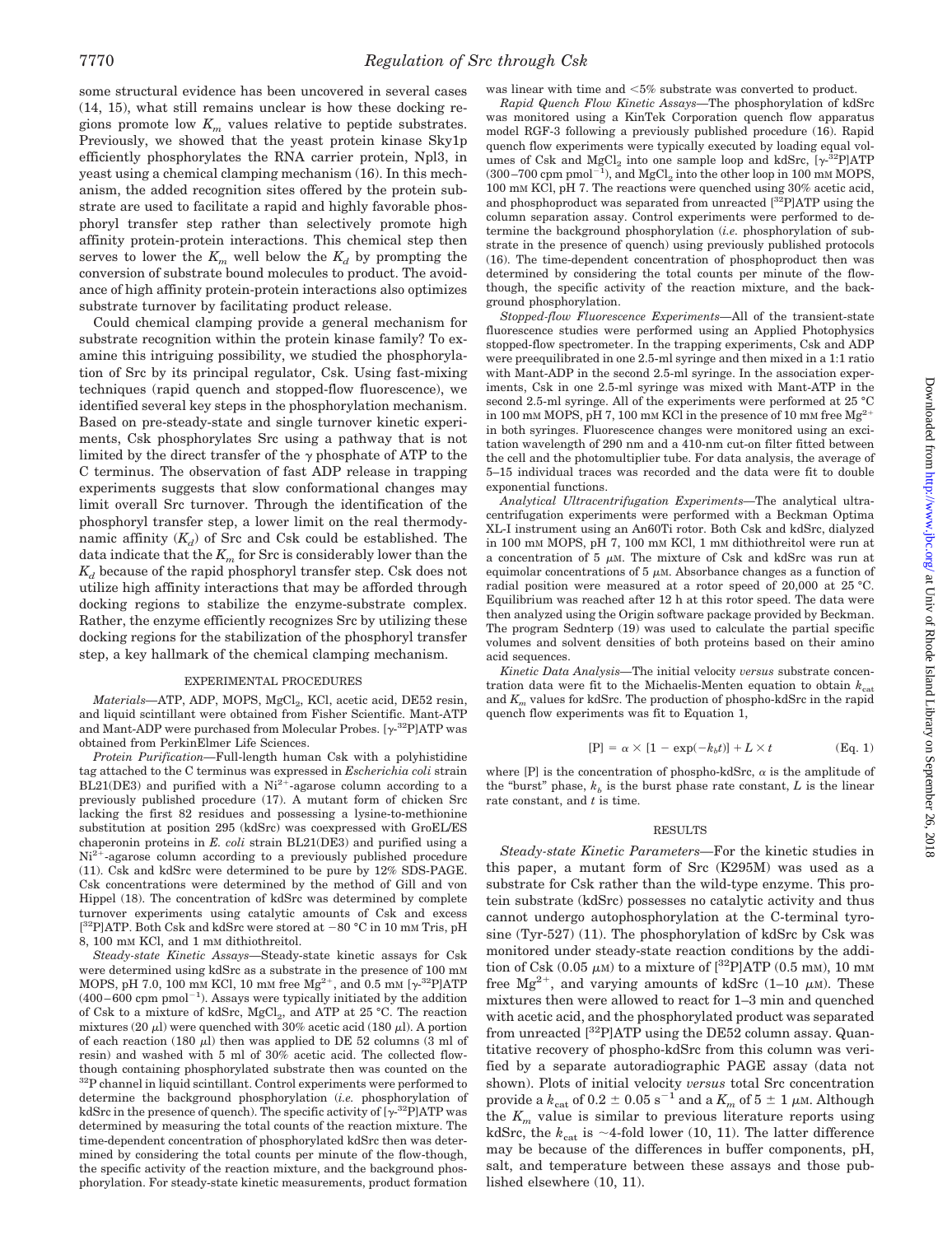

FIG. 1. **Pre-steady-state kinetic transients for Csk at two concentrations of kdSrc.** A, 10  $\mu$ M kdSrc. Csk (8  $\mu$ M) was mixed with an equal volume of  $[{}^{32}P]ATP$  (1 mM) and kdSrc (20  $\mu$ M). The final concentrations of Csk and kdSrc in the reaction chamber are 4 and 10  $\mu$ M. Fitting to Equation 1 provides values of  $16 \pm 2$  s<sup>-1</sup>,  $2.0 \pm 0.1$   $\mu$ M, and  $0.32 \pm 0.04$   $\mu$ M/s for  $k_b$ ,  $\alpha$ , and *L*, respectively. The *inset* shows the first  $0.2$  s of the reaction. *B*, 5  $\mu$ M kdSrc. Csk  $(4 \mu)$  was mixed with an equal volume of  $[{}^{32}P]ATP$  (1 mM) and kdSrc (10  $\mu$ M). The final concentrations of Csk and kdSrc in the reaction chamber are 2 and 5  $\mu$ M. Fitting to Equation 1 provides values of  $9 \pm 1$  s<sup>-1</sup>, 0.52  $\pm$  0.04  $\mu$ M, and 0.14  $\pm$  0.02  $\mu$ <sub>M</sub>/s for  $k_b$ ,  $\alpha$ , and  $L$ .

*Pre-steady-state Kinetic Experiments—*To determine whether the phosphoryl transfer step limits net turnover of kdSrc  $(k_{cat})$ , pre-steady-state kinetic experiments were performed using rapid quench flow methods. In this experiment, Csk  $(4 \mu M)$  was mixed with kdSrc (10  $\mu$ M) and [<sup>32</sup>P]ATP (0.5 mM) in the presence of 10  $mm$  free  $Mg^{2+}$ . At discrete time intervals, the reaction was quenched with acetic acid and phospho-kdSrc was separated from unreacted  $[{}^{32}P]ATP$  using the DE52 column assay. As shown in Fig. 1A, the production of  $[{}^{32}P]$ kdSrc conforms to a biphasic kinetic pattern with a fast exponential (burst) phase followed by a slower linear phase. The data were fit to Equation 1 to obtain values of  $16 \pm 2$  s<sup>-1</sup>, 2.0  $\pm$  0.1  $\mu$ M, and 0.32  $\pm$  0.04  $\mu$ m/s for  $k_b$ ,  $\alpha$ , and  $L$ , respectively. The burst phase corresponds to the observed phosphoryl transfer rate constant, whereas the linear phase corresponds to the steady-state kinetic rate at 10  $\mu$ M kdSrc. The data imply that the phosphoryl transfer step is much faster than net turnover  $(k_b \gg k_{\text{cat}})$  and thus is not the ratelimiting step in the reaction.

The amplitude of the burst phase in Fig. 1*A* represents only 50% total Csk concentration ( $\alpha = 2 \mu$ M, [E]<sub>tot</sub> = 4  $\mu$ M). This substoichiometric amplitude is probably due to a low kdSrc concentration rather than to large amounts of inactive Csk.



FIG. 2. **Dissociation rate constant for ADP from Csk.** Csk  $(1 \mu M)$ was preequilibrated with ADP  $(150 \mu)$  in one syringe and then mixed with Mant-ADP (1 mM) from the second syringe of the stopped-flow fluorimeter. Both syringes contain 10 mM free  $Mg^{2+}$ . The final concentrations of Csk, ADP, and Mant-ADP are 0.5, 75, and 500  $\mu$ M, respectively, in the mixing chamber. Fluorescence changes are monitored using a 410-nm cut-on filter (excitation 290 nm) and plotted as a function of time  $(0-0.18$  s shown for clarity). The kinetic transient is fit to a double exponential function with rate constants of 61  $\pm$  2 and 13  $\pm$ 4 s<sup>-1</sup> and amplitudes of 100  $\pm$  5 and 21  $\pm$  4 mV, respectively. The *inset* shows the first 10 s of the reaction.

When the phosphoryl transfer step is fast  $(k_b \gg k_{\text{cat}})$ , the burst amplitude can be related to the total enzyme concentration  $((E]_{tot})$  by the following relationship:  $\alpha = [E]_{tot}([S]/([S] + K_m))^2$ (20). This relationship predicts that  $\alpha$  should correspond to 44% total enzyme concentration at  $10 \mu$ M kdSrc, a value in keeping with the experimental findings of 50%. To provide further support for this conclusion, pre-steady-state kinetic experiments were performed at lower kdSrc  $(5 \mu M)$  and Csk  $(2 \mu M)$ concentrations. Under  $K_m$  concentrations of substrate, a burst amplitude of 26% was obtained (Fig. 1*B*), a value in line with the predicted amplitude of 25% based on the above relationship. With these substrate concentrations, the burst rate constant is lower ( $k_b = 9 \pm 3 \text{ s}^{-1}$ ) than the constant at 10  $\mu$ M kdSrc. Because of poor solubility, further pre-steady-state kinetic experiments above 10  $\mu$ M substrate could not be performed to obtain the true phosphoryl transfer rate constant and the  $K_d$  for kdSrc and Csk.

*Stopped-flow Trapping Experiments—*To determine whether the release of ADP could participate in controlling the linear phase in Fig. 1, dissociation studies were performed using Mant-ADP as a trapping reagent (21–24). In the stopped-flow instrument, a preequilibrated mixture of Csk  $(1 \mu)$  and ADP (150  $\mu$ M) was mixed with Mant-ADP (500  $\mu$ M in the mixing chamber) and fluorescence output above 410 nm was monitored. As shown in Fig. 2, the displacement of ADP by Mant-ADP is accompanied by a large fluorescence increase best fit to a double exponential function with rate constants of  $61 \pm 2$  and  $13 \pm 4$  s<sup>-1</sup>. No further fluorescence changes are observed from 0.3 to 10 s (Fig. 2, *inset*). In control experiments, the omission of ADP led to no appreciable fluorescence change in the time frame of the trapping experiment (data not shown), indicating that the binding of Mant-ADP is fast on the stopped-flow time scale and does not limit the observed transient in Fig. 2. Be-

<sup>&</sup>lt;sup>2</sup> An additional constraint on the  $K_m$  expression was made based on the pre-steady-state kinetic and single turnover data. For Csk, the ratio of the net product release and the association rate constants is much lower than  $K_m$  (*i.e.*  $k_4/k_2 \ll K_m$ ) and can be omitted from the larger  $K_n$ expression. Because  $\vec{k}_4$  is 0.2 sec<sup>-1</sup> based on  $k_{\text{cat}}$  and  $k_2$  is a minimum of  $0.\overline{9}$   $\mu$ M<sup>-1</sup> sec<sup>-1</sup> based on S<sub>ST</sub> (Fig. 5*B*),  $k_4/k_2 \le 0.2$   $\mu$ M and is at least 25-fold lower than  $K_m$  (5  $\mu$ M).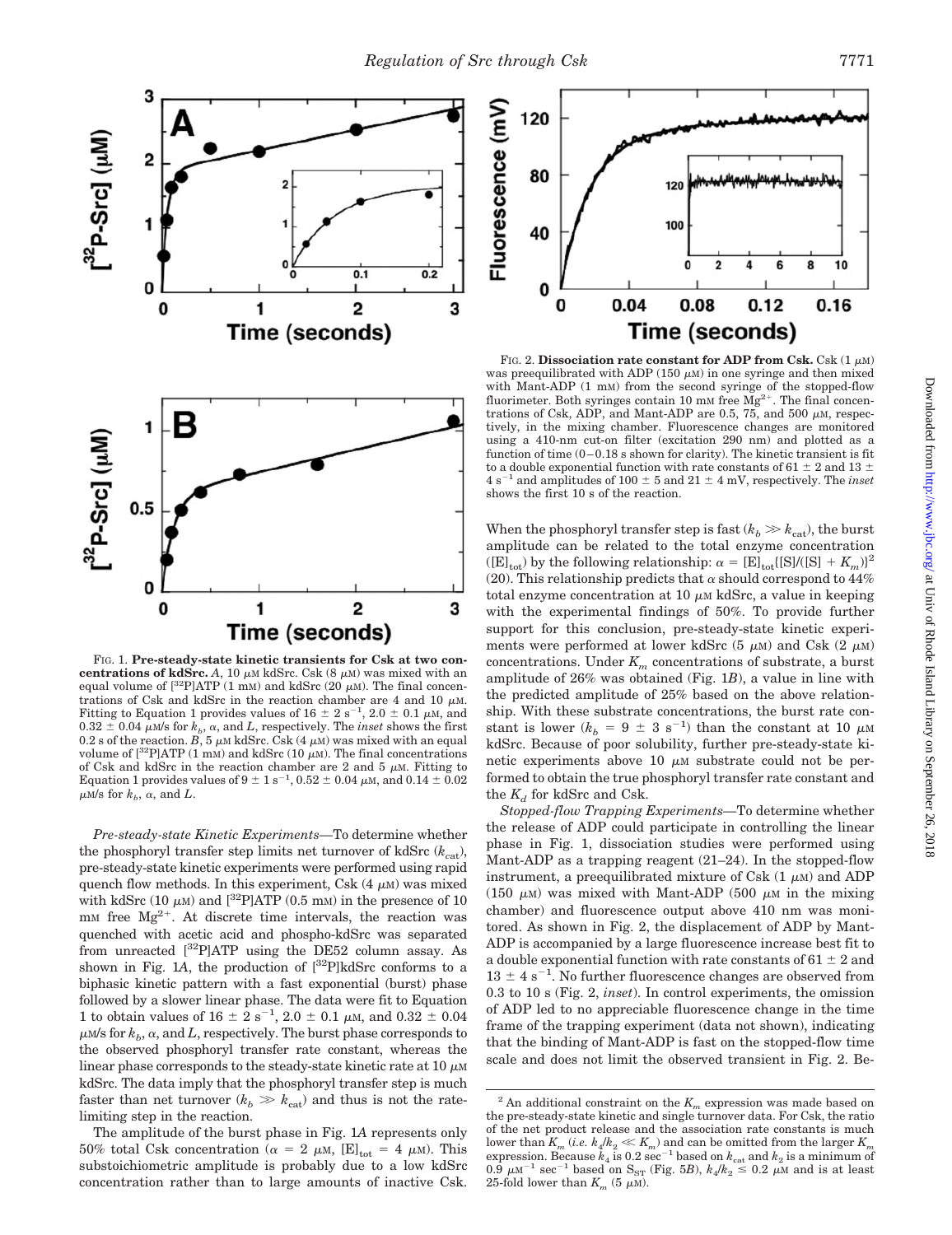cause increasing the concentration of Mant-ADP from 500 to  $800 \mu$ M did not alter the time-dependent fluorescence changes (data not shown), the observed transient reflects the true dissociation rate constant for ADP. To ensure that the initial concentration of CskADP in the syringe does not influence the observed trapping kinetics, the ADP concentration was halved (75  $\mu$ <sub>M</sub>) but no significant changes in the dissociation rate constant using 800  $\mu$ m Mant-ADP were detected (data not shown). The detection of two kinetic phases in the trapping kinetics is consistent with the presence of more than one binary EADP complex as observed previously for other protein kinases (16, 21). However, both rates in the trapping experiments are much larger than Src turnover  $(0.2 \text{ s}^{-1})$ , implying that the net release of ADP does not control turnover  $(k_{\text{cat}} = 0.2 \text{ s}^{-1})$ .

*Catalytic Trapping Experiments—*To provide further evidence that ADP release is fast relative to  $k_{\text{cat}}$ , catalytic trapping experiments were performed. In these experiments, Csk was preequilibrated with ADP and then rapidly mixed with Src and excess ATP in the rapid quench flow instrument. If the release of ADP limits turnover ( $k_{\text{off}} \approx k_{\text{cat}}$ ), the burst phase amplitude will disappear (25). In comparison, if the release of ADP is fast and does not limit turnover  $(k_{\text{off}} \gg$  $k_{\text{cat}}$ ), preequilibration with this product will not influence the burst phase. As shown in Fig. 3*A*, ADP preequilibration (300  $\mu$ M) prior to reaction initiation does not influence the burst amplitude for kdSrc phosphorylation relative to the control lacking ADP. The data in the absence of ADP are fit to Equation 1 to obtain  $k_b$ ,  $\alpha$ , and  $L$  values of 10  $\pm$  1 s<sup>-1</sup>, 0.56  $\pm$ 0.10  $\mu$ m, and 0.20  $\pm$  0.03  $\mu$ m/s, respectively. The observed kinetics are insensitive to the total trap concentration, because increasing ATP from 1 to 1.5 mM at a constant ratio of ATP/ADP had no effect relative to the control experiment with no ADP (Fig. 3*B*). Prior studies have shown that the *Ki* for ADP is 30  $\mu$ m (26), so preequilibrated ADP concentrations of 300 and 450  $\mu$ M ought to be sufficient to ensure that most of the enzyme is initially complexed with the product prior to mixing with excess ATP. Taken together with the stopped-flow trapping results (Fig. 2), ADP dissociates from the active site of Csk with a rate constant that greatly exceeds  $k_{\text{cat}}$ .

*Mant-ATP Association Kinetics—*Because the pre-steadystate kinetic transients in Fig. 1 are initiated with ATP, we wondered whether the binding of this nucleotide could limit the rate of the burst phase. To address this issue, the association kinetics of Mant-ATP were monitored. We have shown previously that Mant-ATP binds with similar affinity as ATP in the presence of  $Mn^{2+}$ , so this fluorescent analog probably represents a good surrogate for the natural nucleotide (27). As shown in Fig. 4*A*, a large time-dependent increase in fluorescence was observed upon mixing of Csk  $(0.5 \mu)$  and Mant-ATP  $(5 \mu M)$  in the stopped-flow instrument. The data are best fit to a double exponential function with rate constants of  $103 \pm 7$ and  $25 \pm 5$  s<sup>-1</sup>. To determine the association rate constant, the kinetic transients were measured as a function of Mant-ATP. As shown in Fig. 4*B*, the rate of the fast phase increased as a function of Mant-ATP, whereas no observable changes in the rate of the slower phase were detected over this concentration range. The slope of the fast phase in Fig. 4*B* corresponds to the apparent association rate constant for Mant-ATP, a value of 3.1  $\mu$ M<sup>-1</sup> sec<sup>-1</sup>. If ATP possesses a similar association rate constant, we predict that the observed binding rate for ATP at 0.5  $mm$  is over 1500 s<sup>-1</sup> and therefore does not limit the burst phase rate in Fig. 1*A* ( $k_b = 16 \text{ s}^{-1}$ ). To provide further support for this conclusion, we performed pre-steady-state kinetic experiments under conditions where  $[{}^{32}P]$ ATP (0.5 mM) was pre-

FIG. 3. **Catalytic trapping of ADP.** A, 300  $\mu$ M ADP. In the rapid quench flow instrument, kdSrc (10  $\mu$ M) and [<sup>32</sup>P]ATP (2 mM) were mixed with an equal volume of Csk  $(4 \mu M)$  either in the absence  $(①)$  or presence  $(\tilde{O})$  of 300  $\mu$ M ADP. The final concentrations of Csk, kdSrc, [<sup>32</sup>P]ATP, and ADP are 2 and 5  $\mu$ M, 1 mM, and 150  $\mu$ M, respectively. The data in the absence of ADP are fit to Equation 1 to obtain  $k_b$ ,  $\alpha$ , and *L* of 10  $\pm$  1 s<sup>-1</sup>, 0.56  $\pm$  0.10  $\mu$ M, and 0.20  $\pm$  0.03  $\mu$ M/s, respectively. The *inset* shows the linear phase of the reaction (0.5–5 s). *B*, 450  $\mu$ M ADP. In the rapid quench flow instrument, kdSrc (10  $\mu$ M) and [<sup>32</sup>P]ATP (3 mM) were mixed with an equal volume of Csk (4  $\mu$ M) either in the absence  $\left(\bullet\right)$  or presence  $\left(\circ\right)$  of 450  $\mu$ M ADP. The final concentrations of Csk, kdSrc,  $[^{32}P]ATP$ , and ADP are 2 and 5  $\mu$ M, 1.5 mm, and 225  $\mu$ m, respectively. The data in the absence of ADP are fit to Equation 1 to obtain  $k_b$ ,  $\alpha$ , and *L* of 12  $\pm$  2 s<sup>-1</sup>, 0.53  $\pm$  0.03  $\mu$ M, and  $0.14 \pm 0.03 \mu M/s$ , respectively.

incubated either with Csk  $(2 \mu)$  or kdSrc  $(5 \mu)$  before reaction initiation. No differences in burst rate were detected in either experiment (data not shown), suggesting that ATP binding does not limit the burst kinetics.

*Single Turnover Kinetic Experiments—*To assess the role of protein-protein interactions in controlling the magnitude of the burst phase in Fig. 1, the phosphorylation of kdSrc was measured under single turnover conditions where the total enzyme concentration exceeds that for the substrate. Under these constraints, the steady-state kinetic phase is avoided and the phosphoryl transfer step can be measured more directly (28). As shown in Fig. 5A, Csk  $(5 \ \mu)$  was mixed with kdSrc  $(0.5 \ \mu)$ in the rapid quench flow instrument and the amount of [ 32P]kdSrc was monitored as a function of time. The substrate is phosphorylated in an exponential manner with an observed rate constant of  $5 \pm 0.5$  s<sup>-1</sup>. By comparison, the observed rate constant increases to  $18 \pm 1.7$  s<sup>-1</sup> at 20  $\mu$ M Csk (Fig. 5*A*). Single turnover experiments can be used to obtain  $K_d$  values when the

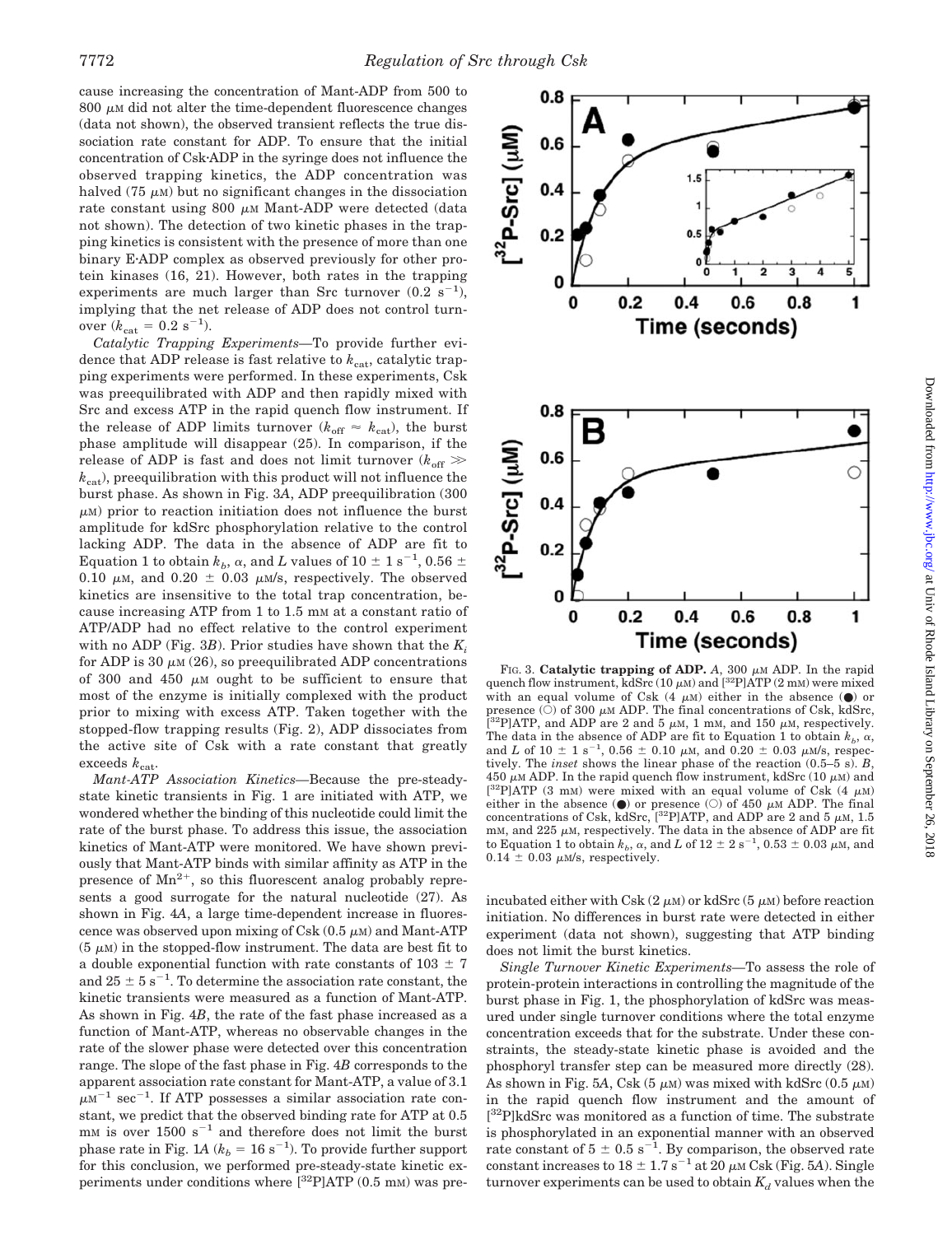

FIG. 4. **Association kinetics of Mant-ATP and Csk.** *A*, time-dependent fluorescence changes. Csk  $(1 \mu M)$  in one syringe was mixed with an equal volume of Mant-ATP  $(10 \mu)$  from the second syringe in the stopped-flow instrument, and fluorescence changes were observed using a 410 nm cut-on filter (excitation 290 nm). The concentrations of Csk and Mant-ATP in the mixing chamber are 0.5 and 5  $\mu$ M. The data are best fit to a double exponential function with rate constants of 103  $\pm$ 7 and  $25 \pm 5$  s<sup>-1</sup> and amplitudes of  $39 \pm 3$  and  $16 \pm 2$  mV, respectively. *B*, association rate constant measurement. Kinetic transients for the binding of Csk and Mant-ATP were measured at several Mant-ATP concentrations (5–20  $\mu$ M). The fast phase rate constant ( $\bullet$ ) is plotted as a function of Mant-ATP and fit to a line function to obtain an observed association rate constant of 3.1  $\pm$  0.5  $\mu$ M<sup>-1</sup> sec<sup>-1</sup> and an intercept value of 90  $\pm$  6 s<sup>-1</sup>. The slow phase rate constant (O) did not vary over this concentration range.

kinetic transients conform to single exponential functions over a range of enzyme concentrations (29), a condition satisfied in the present studies (Fig. 5*A*). Fig. 5*B* shows a plot of the observed single turnover rate constant as a function of total Csk concentration. The data show no signs of hyperbolic behavior in this concentration range, suggesting that the  $K_d$ for Csk and kdSrc greatly exceeds 20  $\mu$ м, the highest concentration of Csk accessible in these experiments. Fitting the data to a linear function provides a slope value (S<sub>ST</sub>) of 0.9  $\pm$ 0.1  $\mu$ M<sup>-1</sup> sec<sup>-1</sup>. Under these conditions, S<sub>ST</sub> corresponds to the apparent association constant for Csk and kdSrc, a value that exceeds  $k_{\text{cat}}/K_m$  (0.04  $\mu$ M<sup>-1</sup> sec<sup>-1</sup>) by ~20-fold. Because  $S_{ST}$  is close in value to  $k_b/[\text{Src}]$  in Fig. 1, the interaction of Csk and kdSrc plays an important role in governing the rate of the burst phase.

*Equilibrium Sedimentation Experiments—*To determine whether Csk and kdSrc can form a stable complex at *Km* values, we performed equilibrium sedimentation experiments on both free proteins and an equimolar mixture of Csk and kdSrc. As shown in Fig. 6, *A* and *B*, both Csk and kdSrc at  $5 \mu$ M sedimented as monomeric species as expected. The data can be fit to obtain molar masses of 50,500 for Csk and 59,800 for kdSrc. These values are in line with the predicted molecular weights based on sequence data. As shown in Fig.

![](_page_6_Figure_5.jpeg)

FIG. 5. **Single turnover kinetic analysis of kdSrc phosphorylation.** *A*, kinetic transients. In the reaction chamber of the rapid quench instrument, Csk at 5 (O) and 20  $\mu$ M ( $\bullet$ ) was mixed with  $\binom{32}{1}$ ATP (0.5 mM) and kdSrc (0.5  $\mu$ M at 5  $\mu$ M Csk and 2  $\mu$ M at 20  $\mu$ M Csk). The quantity of  $[^{32}P]$ kdSrc normalized to the total kdSrc concentration is plotted as a function of time and fit to single exponential functions with rate constants of  $5 \pm 0.5$  and  $18 \pm 1.7$  s<sup>-1</sup>. *B*, rate *versus* Csk. The single exponential rate constants at 5, 10, 15, and 20  $\mu$ M Csk were determined from plots of [32P]kdSrc *versus* time and then plotted as a function of total Csk concentration. The data best fit a line function with a slope  $(S_{ST})$  of  $0.9 \pm 0.1 \mu M^{-1} \text{ sec}^{-1}$ .

6C, a mixture of equal amounts of Csk and kdSrc  $(5 \mu M)$ results in a sedimentation curve that can be fit to a molar mass of 55,300, a value reflecting the average of both protein monomers. If both proteins form a stable complex, we anticipate an observed molecular weight of  $\sim$ 115,000. Such a complex would be expected to sediment according to the *dotted curve* in Fig. 6*C*. Sedimentation studies were also performed in the presence 50  $\mu$ <sub>M</sub> AMPPNP (Fig. 6*D*). This sedimentation curve was fit to a molar mass of 54,300, indicating that this nucleotide did not assist in the formation of a stable complex at these concentrations. Similar results were also obtained with 50  $\mu$ m ADP (data not shown). These sedimentation studies are conducted free of a solid support compared with previous pull-down assays (11) and therefore provide a very sensitive measure of complex formation in solution. Overall, the data suggest that, under  $K_m$  concentrations of both proteins, a stable complex does not appear to form at detectable levels.

#### DISCUSSION

The biomolecular interaction of Src family member nonreceptor protein tyrosine kinases with Csk is a regulatory event of fundamental importance in eukaryotic cells (30 –32). The goals of the studies presented in this paper are to define the parameters of this protein-protein interaction and to determine what enzymatic factors control substrate recognition and turnover. Although there have been several detailed reports regard-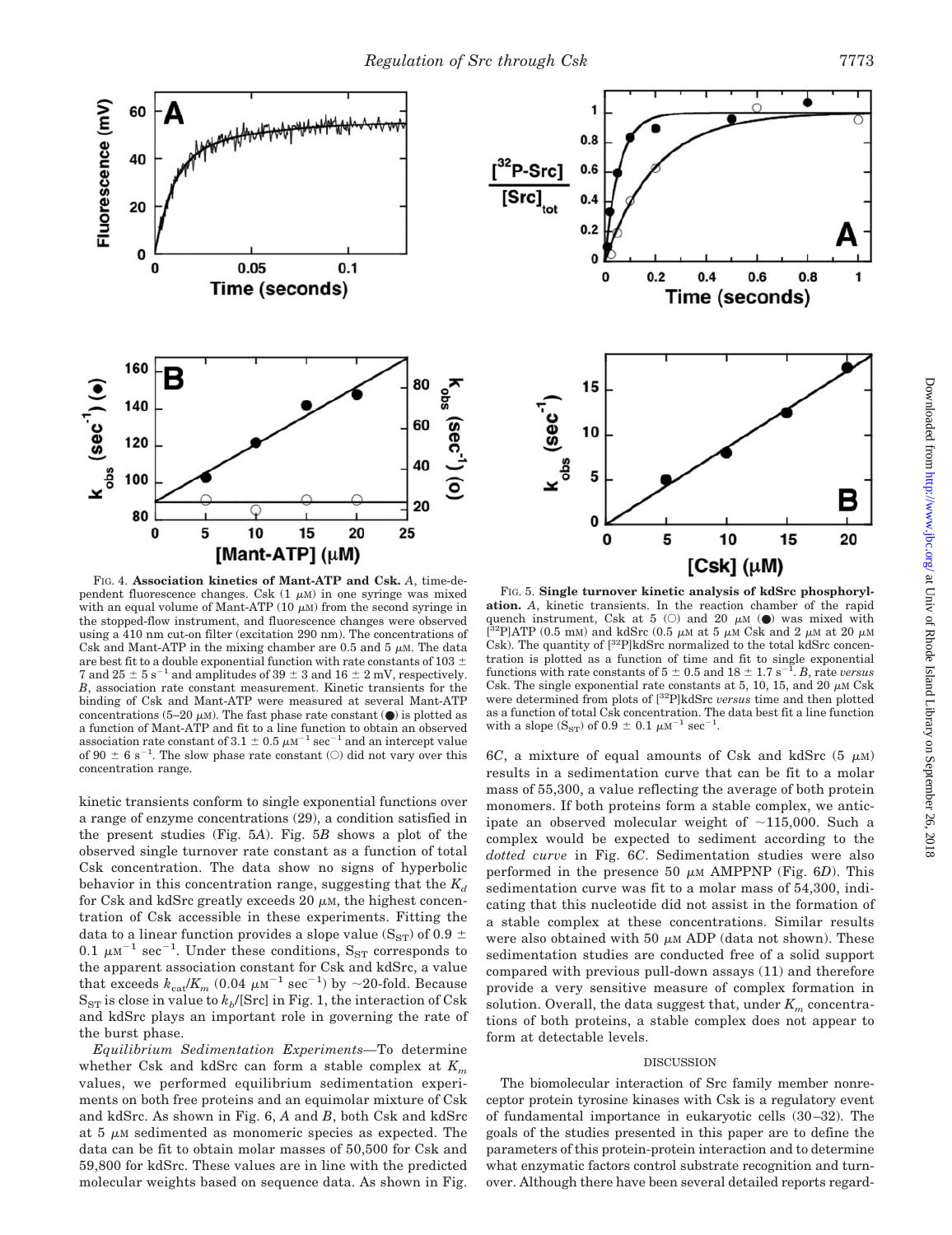![](_page_7_Figure_2.jpeg)

FIG. 6. **Equilibrium sedimentation of Csk and kdSrc.** Equal concentrations  $(5 \mu M)$  of Csk alone  $(A)$ , kdSrc alone  $(B)$ , Csk with kdSrc (*C*), and Csk with kdSrc and AMPPNP  $(50 \mu M)$  sedimented in the analytical ultracentrifuge for 14 h. The absorbance at 280 nm is plotted as a function of radial distance (cm). The data are fit to a monomer function in Origin, and the residuals are displayed above each plot. Molecular weights of 50,500 for Csk and 59,800 for kdSrc were obtained. The mixture of Csk and kdSrc with and without AMPPNP was fit to molecular weights of 55,300 in *panel C* and 54,300 in *panel D*. The *dotted lines* in these panels correspond to the predicted curve for the kdSrcCsk complex with a molecular weight of 115,000.

ing the kinetics of Src phosphorylation by Csk (10, 11), they have not extended past preliminary steady-state kinetic measurements of  $K_m$  and  $k_{\text{cat}}$ . Whereas these parameters are important for defining catalytic efficiency, they do not provide direct information on the mechanism of protein phosphorylation and substrate recognition (33). For example, the  $K_m$  values for peptide substrates measured in steady-state kinetic assays oftentimes do not correlate with the intrinsic affinity  $(K_d)$  of the kinase-substrate pair (34, 35). These complexities diminish our ability to understand the molecular nature of substrate specificity within the protein kinase family. To overcome these problems, we employed fast-mixing kinetic procedures to Csk to isolate individual steps in the phosphorylation pathway of Src. From these individual steps, we can assemble a working model that defines how Csk interacts with Src proteins.

*Csk Active Site Is Optimized for Efficient Phosphoryl Transfer—*The application of fast-mixing methods to protein kinases one decade ago has allowed investigations into the role of the phosphoryl transfer step in controlling substrate processing in this important enzyme family (33). Original rapid quench flow experiments performed on cAMP-dependent protein kinase using a short peptide substrate (Kemptide, LRRASLG) revealed that the phosphoryl transfer step is  $\sim$  20-fold faster than overall turnover (20), a parameter limited by ADP release (25). Since these findings, a looming question in the kinase field has centered on what factors control turnover using full-length physiological protein substrates. Recently, we showed that the phosphoryl transfer step in the yeast Sky1p is fast relative to turnover of its natural protein substrate Npl3 (16). Whether this mechanism is applicable to protein kinases and their protein substrates in mammalian systems is not yet clear. In a recent study, it has been shown that a truncated version of the transcription factor, MEF2A, is phosphorylated by ERK2 using a kinetic mechanism where the phosphoryl transfer step is partially rate-limiting (36), suggesting that the chemical step has some control on  $k_{\text{cat}}$ . In comparison to these findings, we found that the phosphoryl transfer step in Csk is

considerably faster than  $k_{\text{cat}}$  (Fig. 1). Although it is not possible to saturate Csk with kdSrc to obtain an absolute value (Fig. 4), a lower limit of 20 s<sup>-1</sup> can be placed on the phosphoryl transfer rate constant, a value that is  $\sim$ 100-fold larger than  $k_{\text{cat}}$ . Thus, the active site of Csk is optimally organized for rapid phosphorylation of the C terminus of Src. Later, we will address the role of this fast chemical step for the recognition of kdSrc.

*Src Phosphorylation Is Not Limited by ADP Release—*Although slow ADP release appears to limit substrate phosphorylation in many protein kinases (16, 20, 24, 34, 37–39), the trapping studies presented here are not consistent with such an event limiting Src phosphorylation (Figs. 2 and 3). These findings now raise an important question concerning the regulation of Src by Csk. If the phosphoryl transfer and ADP dissociation steps are fast, what controls turnover? Given the poor binding properties of Csk and kdSrc (Figs. 5 and 6), we cannot design a trapping experiment to measure directly a dissociation rate constant. However, if we assume that the proteins bind in a simple one-step reaction and that phosphorylation does not significantly affect protein affinity, an assumption that has some precedence (40), the dissociation rate constant for phospho-kdSrc can be estimated. Using a lower  $\lim$ it of 20  $\mu$ <sub>M</sub> for the  $K_d$  and the apparent association rate constant for Csk and kdSrc ( $S_{ST} = 0.9 \ \mu \text{m}^{-1} \text{ sec}^{-1}$ ; see Fig. 5*B*), the dissociation rate constant for the two proteins should be in excess of 18 s<sup>-1</sup>, a value much greater than  $k_{\text{cat}}$  (0.2 s<sup>-1</sup>). However, achieving a stable enzyme-substrate or enzyme-product complex may require more than a simple bimolecular encounter. It is conceivable that one or more slow structural changes could be involved in protein binding, thereby limiting turnover. Given these considerations, we suggest that a conformational change unassociated with the phosphoryl transfer and ADP release steps is likely to play a significant role in limiting turnover.

*Phosphoryl Transfer Step Controls Src Recognition—*The present data indicate that Csk interacts very weakly with kdSrc yet somehow displays a low *Km* for this protein substrate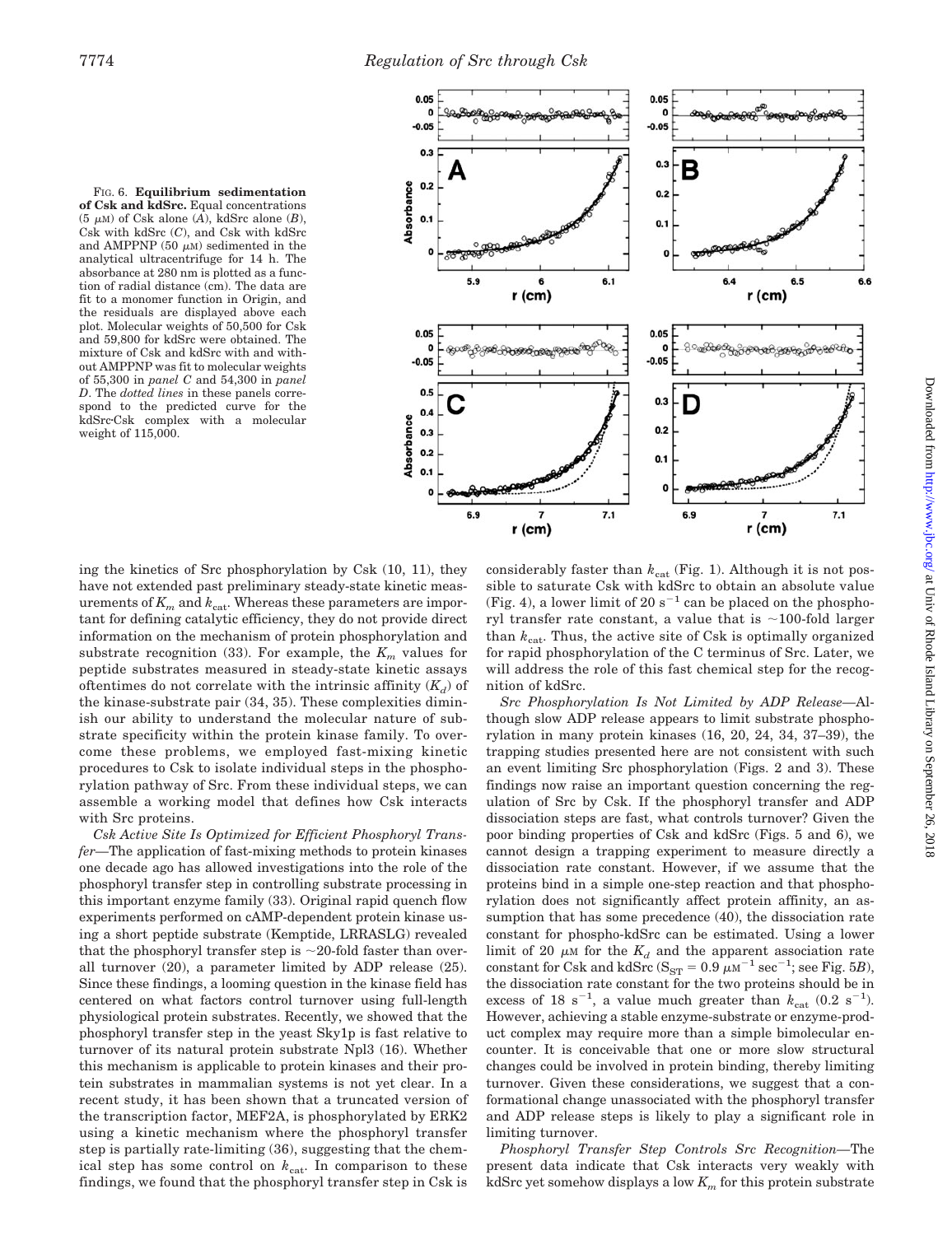![](_page_8_Figure_1.jpeg)

 $(K_m \ll K_d)$ . By what mechanism does Csk convert a weak thermodynamic interaction into a low favorable *Km*? To answer this question, it is important to understand the physical and chemical events in the active site of the enzyme. The phosphorylation of kdSrc can be depicted using the simple kinetic pathway in Scheme 1 where  $k_2$  and  $k_{-2}$  are the association and dissociation rate constants for kdSrc,  $k_3$  and  $k_{-3}$  are the forward and reverse rate constants for the phosphoryl transfer step, and  $k_4$  is the net dissociation rate constant of both products (ADP and phospho-kdSrc) and any associated conformational changes. We have shown previously that the  $K_m$  equation for this pathway is rather complex but can be greatly simplified because of two primary experimental observations. First, the presence of a large burst rate constant and amplitude (Fig. 1) implies that the phosphoryl transfer step is fast and favorable  $(k_4 < k_3 > k_{-3})$  (16, 20). Second, since the apparent association rate constant for kdSrc  $(S_{ST})$  is much larger than  $k_{\text{cat}}/K_m$  (Fig. 4*B*), the rate of the reverse phosphoryl transfer step (i*.e.*ADP phosphorylation) must be fast relative to turnover  $(k_{-3} > k_4)$  (16). Under these conditions  $(k_3 > k_{-3} > k_4)$ , the  $K_m$  for kdSrc can be related to  $K_d$  by the internal equilibrium constant for the phosphoryl transfer step  $(K_{int} = k_3/k_{-3})$  as shown in Equation  $2^2$ .

$$
K_m \approx \frac{K_d}{K_{int}} \tag{Eq. 2}
$$

A value of 20 for  $K_{\text{int}}$  has been determined for Csk using the Haldane relationship (41), a number similar to that found for other tyrosine kinases  $(42, 43)$ . Using this  $K_{int}$  and Equation 2, the  $K_d$  for Csk and kdSrc is  $\sim$ 100  $\mu$ m, a value consistent with our lower limit from single turnover data (Fig. 5*B*) and the inability to measure a stable enzyme-substrate complex in equilibrium sedimentation studies (Fig. 6). Overall, the data indicate that the  $K_m$  for kdSrc is  $\sim$ 20-fold lower than the  $K_d$  because of a fast and highly favorable phosphoryl transfer step.

#### **CONCLUSIONS**

Using fast-mixing methods, we demonstrated that the phosphorylation of kdSrc follows a unique mechanism where both the phosphoryl transfer and ADP release steps are fast and do not limit turnover. Instead, slow conformational changes are likely to control overall turnover. Whereas the kinetic studies cannot inform us on the nature of these changes, both crystallographic and solution studies show that Csk can adopt multiple conformations that could be linked with the dynamics of substrate turnover (6, 27, 44). Perhaps most interesting in this mechanism is the unusual binding affinity observed for the Csk-kdSrc complex. As depicted in Fig. 7, the interaction of Csk and kdSrc is surpris- ${\rm ingly\ weak}\ (K_d \approx 100\ \mu{\rm m})$  with the complex exhibiting a high relative free energy under  $K_m$  concentrations of substrate. Despite the difficulties in forming a stable complex, Csk effectively recognizes kdSrc ( $K_m = 5 \mu$ M) by recruiting a highly efficient chemical step (chemical clamping step) that lowers  $K_m$  relative to  $K_d$  in accordance with the internal thermodynamics of the phosphoryl transfer reaction  $[\Delta G_B]$ . Whereas the data collected over the last decade show that phosphoryl transfer in most protein kinases does not limit substrate turnover (33), the functional value of such a fast step has not been established. The data now show that this fast step can impact substrate recognition by facilitating phosphoprotein formation.

![](_page_8_Figure_7.jpeg)

#### **Reaction Coordinate**

FIG. 7. **Chemical clamping mechanism for Src phosphorylation.** The reaction coordinate for kdSrc phosphorylation by Csk is displayed in relative energy terms under conditions where the concentration of kdSrc is fixed at the  $K_m$  (5  $\mu$ m). In the reaction scheme at the bottom, ATP and ADP were omitted for clarity.

#### REFERENCES

- 1. Okada, M., Nada, S., Yamanashi, Y., Yamamoto, T., and Nakagawa, H. (1991) *J. Biol. Chem.* **266,** 24249 –24252
- 2. Imamoto, A., and Soriano, P. (1993) *Cell* **73,** 1117–1124
- 3. Sicheri, F., Moarefi, I., and Kuriyan, J. (1997) *Nature* **385,** 602– 609
- 4. Williams, J. C., Weijland, A., Gonfloni, S., Thompson, A., Courtneidge, S. A., Superti-Furga, G., and Wierenga, R. K. (1997) *J. Mol. Biol.* **274,** 757–775
- 5. Xu, W., Harrison, S. C., and Eck, M. J. (1997) *Nature* **385,** 595– 602 6. Ogawa, A., Takayama, Y., Sakai, H., Chong, K. T., Takeuchi, S., Nakagawa, A.,
- Nada, S., Okada, M., and Tsukihara, T. (2002) *J. Biol. Chem.* **277,** 14351–14354
- 7. Cole, P. A., Shen, K., Qiao, Y., and Wang, D. (2003) *Curr. Opin. Chem. Biol.* **7,** 580 –585
- 8. Hunter, T. (1995) *Cell* **80,** 225–236
	-
- 9. Pawson, T., and Scott, J. D. (1997) Science **278**, 2075–2080<br>10. Wang, D., Huang, X. Y., and Cole, P. A. (2001) *Biochemistry* **40**, 2004–2010<br>11. Lee, S., Lin, X., Nam, N. H., Parang, K., and Sun, G. (2003) *Proc. Natl*
- 12. Takeuchi, S., Takayama, Y., Ogawa, A., Tamura, K., and Okada, M. (2000)
- *J. Biol. Chem.* **275,** 29183–29186 13. Ruzzene, M., Songyang, Z., Marin, O., Donella-Deana, A., Brunati, A. M., Guerra, B., Agostinis, P., Cantley, L. C., and Pinna, L. A. (1997) *Eur. J. Biochem.* **246,** 433– 439
- 14. Brown, N. R., Noble, M. E., Endicott, J. A., and Johnson, L. N. (1999) *Nat. Cell Biol.* **1,** 438 – 443
- 15. Chang, C. I., Xu, B. E., Akella, R., Cobb, M. H., and Goldsmith, E. J. (2002) *Mol. Cell* **9,** 1241–1249
- 16. Aubol, B. E., Ungs, L., Lukasiewicz, R., Ghosh, G., and Adams, J. A. (2004) *J. Biol. Chem.* **279,** 30182–30188
- 17. Lin, X., Lee, S., and Sun, G. (2003) *J. Biol. Chem.* **278,** 24072–24077
- 18. Gill, S. C., and von Hippel, P. H. (1989) *Anal. Biochem.* **182,** 319 –326
- 19. Laue, T. M., Shah, B. D., Ridgeway, T. M., and Pelletier, S. L. (1992) in *Analytical Ultracentrifugation in Biochemistry and Polymer Science* (Horton, J. C., ed) pp. 90 –125, Royal Society of Chemistry, Cambridge, United Kingdom
- 20. Grant, B. D., and Adams, J. A. (1996) *Biochemistry* **35,** 2022–2029
- 21. Ni, Q., Shaffer, J., and Adams, J. A. (2000) *Protein Sci.* **9,** 1818 –1827
- 22. Aubol, B. E., Nolen, B., Shaffer, J., Ghosh, G., and Adams, J. A. (2003) *Biochemistry* **42,** 12813–12820
- 23. Shaffer, J., Sun, G., and Adams, J. A. (2001) *Biochemistry* **40,** 11149 –11155 24. Jan, A. Y., Johnson, E. F., Diamonti, A. J., Carraway, I. K., and Anderson, K. S.
- (2000) *Biochemistry* **39,** 9786 –9803
- 25. Zhou, J., and Adams, J. A. (1997) *Biochemistry* **36,** 15733–15738 26. Grace, M. R., Walsh, C. T., and Cole, P. A. (1997) *Biochemistry* **36,** 1874 –1881
- 27. Wong, L., Lieser, S., Chie-Leon, B., Miyashita, O., Aubol, B., Shaffer, J., Onuchic, J. N., Jennings, P. A., Woods, V. L., Jr., and Adams, J. A. (2004) *J. Mol. Biol.* **341,** 93–106
- 28. Johnson, K. A. (1998) *Curr. Opin. Biotechnol.* **9,** 87– 89
- 29. Beebe, J. A., and Fierke, C. A. (1994) *Biochemistry* **33,** 10294 –10304
- 30. Torgersen, K. M., Vang, T., Abrahamsen, H., Yaqub, S., and Tasken, K. (2002) *Cell. Signal.* **14,** 1–9
- 31. Mustelin, T., and Tasken, K. (2003) *Biochem. J.* **371,** 15–27
- 32. Latour, S., and Veillette, A. (2001) *Curr. Opin. Immunol.* **13,** 299 –306
- 33. Adams, J. A. (2001) *Chem. Rev.***101,** 2271–2290
- 34. Adams, J. A., and Taylor, S. S. (1992) *Biochemistry* **31,** 8516 8522
- 35. Werner, D. S., Lee, T. R., and Lawrence, D. S. (1996) *J. Biol. Chem.* **271,**
- 180 –185 36. Waas, W. F., Rainey, M. A., Szafranska, A. E., and Dalby, K. N. (2003) *Biochemistry* **42,** 12273–12286
- Skamnaki, V. T., Owen, D. J., Noble, M. E., Lowe, E. D., Lowe, G., Oikonomakos, N. G., and Johnson, L. N. (1999) *Biochemistry* **38,** 14718 –14730
- 38. Wang, C., Lee, T. R., Lawrence, D. S., and Adams, J. A. (1996) *Biochemistry* **35,** 1533–1539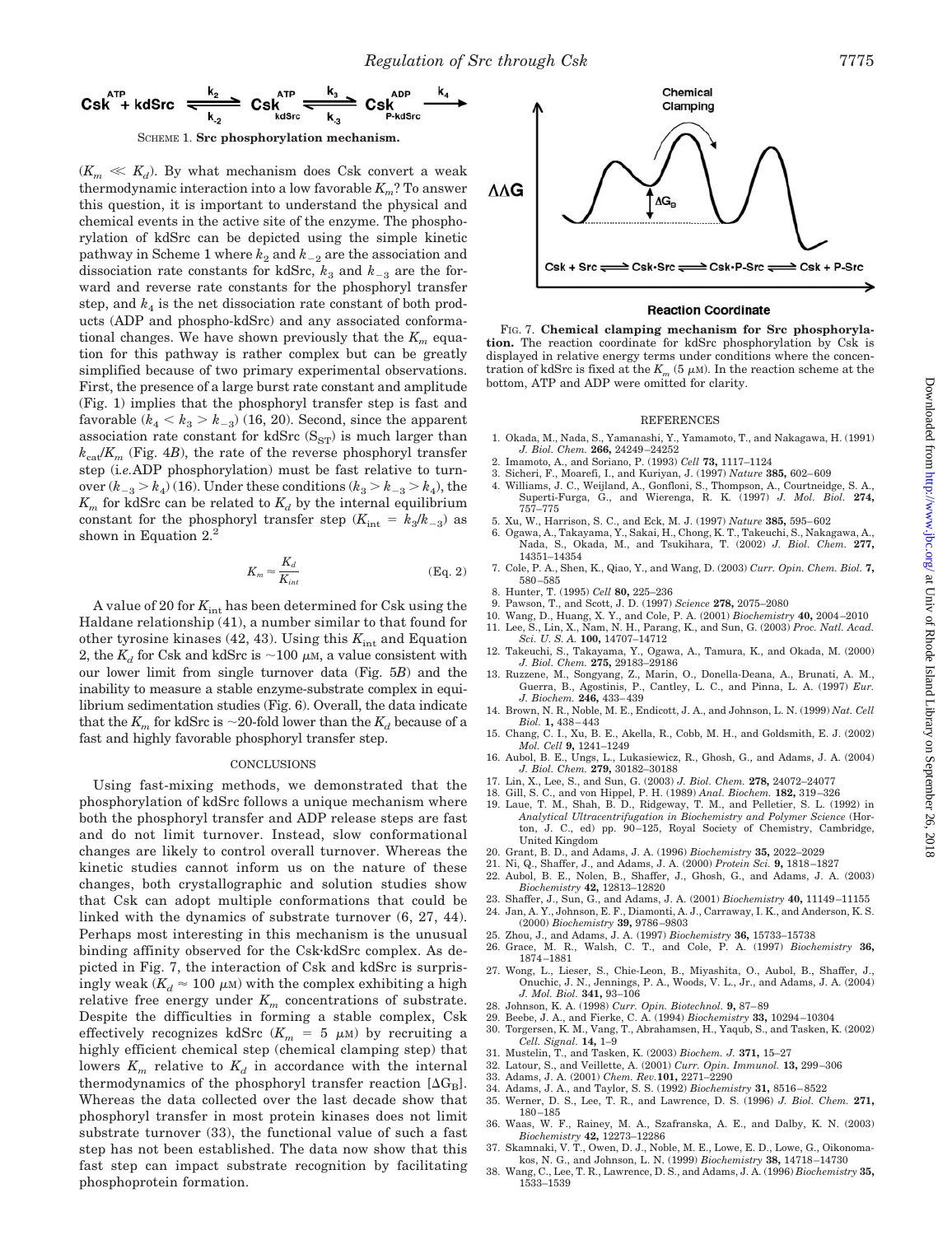- 39. Murray, B. W., Padrique, E. S., Pinko, C., and McTigue, M. A. (2001) *Biochem-istry* **40,** 10243–10253 40. Qamar, R., Yoon, M. Y., and Cook, P. F. (1992) *Biochemistry* **31,**
- 9986 –9992
- 41. Kim, K., and Cole, P. A. (1998) *J. Am. Chem. Soc.* **120,** 6851– 6858 42. Boerner, R. J., Barker, S. C., and Knight, W. B. (1995) *Biochemistry* **34,**
- 
- 16419 –16423 43. McTigue, M. A., Wickersham, J. A., Pinko, C., Showalter, R. E., Parast, C. V., Tempczyk-Russell, A., Gehring, M. R., Mroczkowski, B., Kan, C. C., Villafranca, J. E., and Appelt, K. (1999) *Struct. Fold Des.* **7,** 319–330<br>44. Hamuro, Y., Wong, L., Shaffer, J., Kim, J. S., Stranz, D. D., Jennings, P. A
-